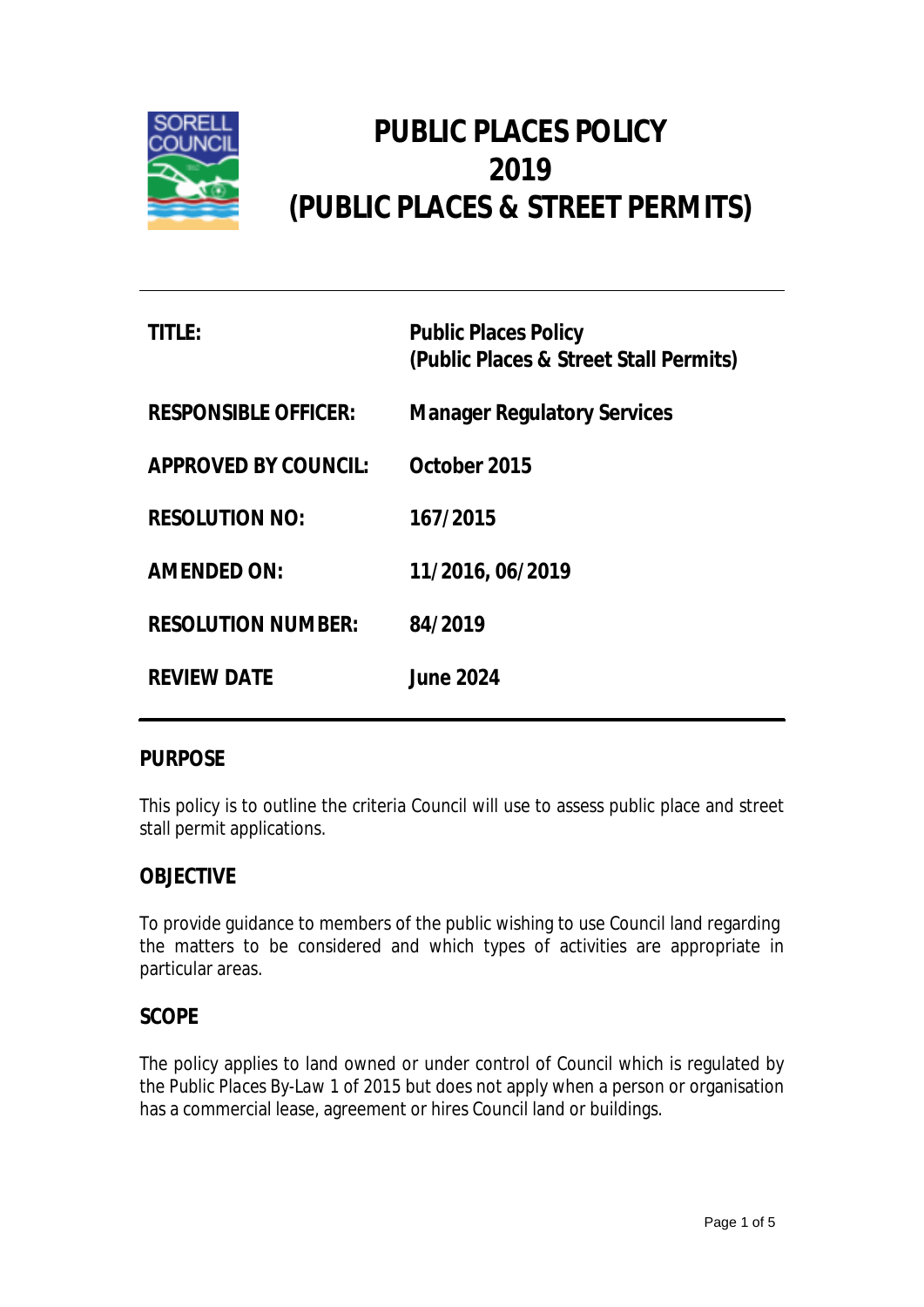The following are examples of activities that the by-law regulates:

- Busking
- Alfresco dining
- Public events
- Public gatherings over 50 people
- Sporting events & recreational activities
- Erection of signs, infrastructure or buildings

The policy also applies to assessment of applications for street stall permits issued under the *Vehicle and Traffic Act 1999*.

# **POLICY**

The Public Places By-Law specifies the following matters which Council will take into consideration before issuing a permit:

- (a) the potential for damage to Council infrastructure or land;
- (b) public nuisance, amenity and safety;
- (c) public access in the area;
- (d) the maintenance of peace and good order;
- (e) the movement of traffic in an area;
- (f) the manner of any proposed advertising;
- (g) the nature, size, shape, extent and location of any proposed road furniture;
- (h) the availability of suitable parking for motor vehicles in the area;
- (i) representations made by any police officer;
- (j) disturbance of existing business or commercial activities; and
- (k) any other matters that are relevant to the application.

Section 56C of the *Vehicle and Traffic Act 1999* requires:

- Any person selling goods or a person conducting business on a public street (including the road reserve) to obtain a permit from the General Manager;
- Consultation with the police officer in charge of the Police District; and
- Consideration to be given to the relevant traffic conditions, the safety and convenience of the public and any other relevant circumstances.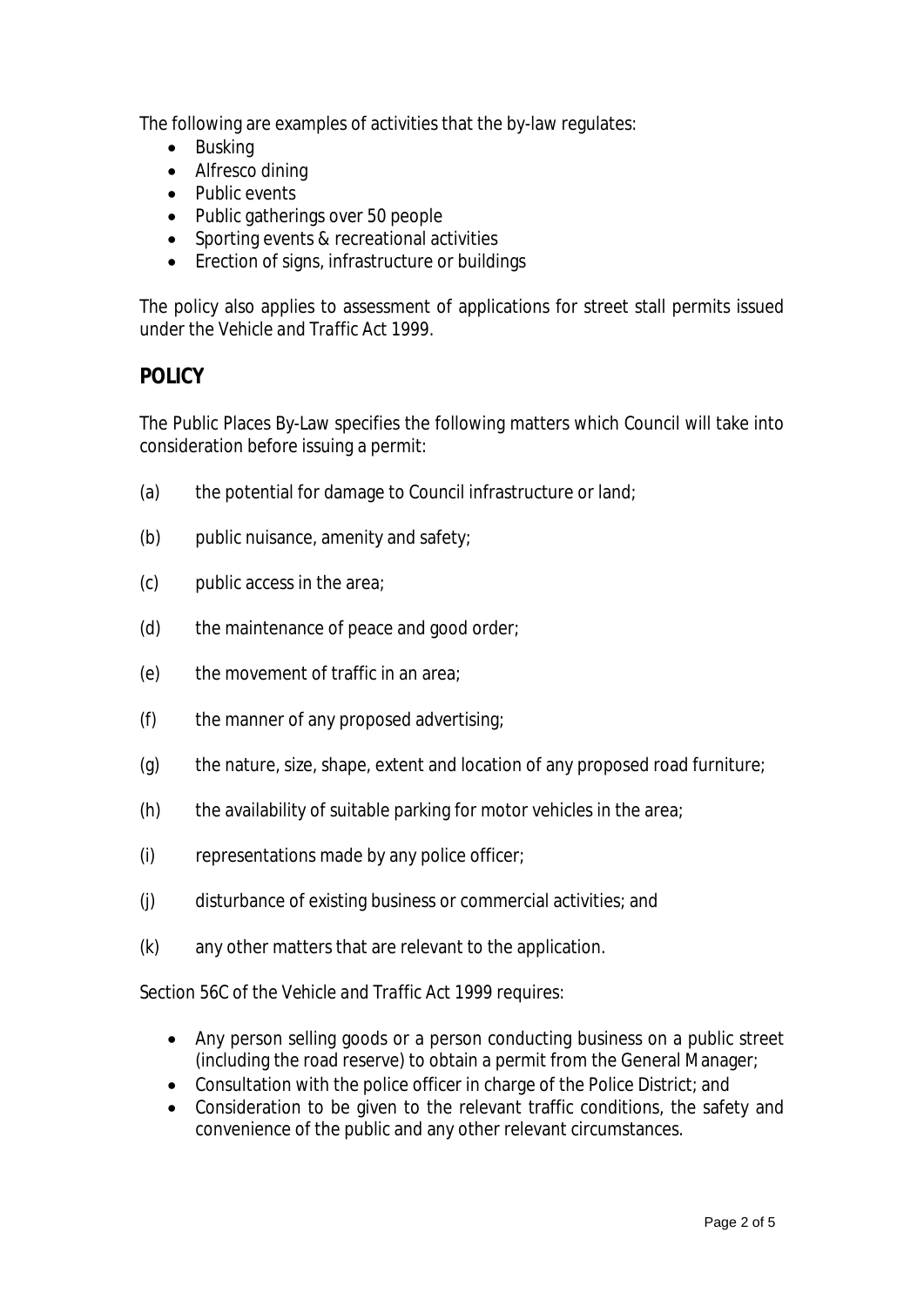With respect to the matters which require a permit under the by-law the following applies to each listed activity:

### *Busking*

- Council does not consider the area of land outside the Sorell Gateway Shopping Centre and the Sorell Library as suitable for busking, involving amplified music or entertainment that generates a significant amount of noise;
- Generally, entertainment noise must not cause a nuisance to residents, patrons or businesses;
- Buskers must have public liability insurance.

### *Entertainment*

- A place of assembly licence is required for events with over 1000 people for greater than 2 hours.
- Suitable venues for events may include:
	- o Pembroke Park;
	- o Dodges Ferry Boat Park;
	- o Dodges Ferry Football Ground; and
	- o The Sorell Rose Garden.
- Entertainment activities must not create unreasonable impacts on surrounding residential properties with respect to noise, odours, dust or other pollution.

#### *Sale of Food*

General requirements for the sale or consumption of food on Council land from food businesses:

- Alfresco dining if associated with existing food businesses are generally acceptable if it doesn't significantly obstruct the footpath or create a traffic or public safety hazard.
- Food Stalls are only acceptable at organised community events or for fundraising activities such as sausage sizzles.
- Food Vans are permissible if in a suitable location which does not create a safety hazard.
- Food Vans will normally not be approved if they are operating within 200m of an existing food business during the hours that the business is trading. The 200m distance may be reduced if the food and beverages being sold are significantly different or not available at nearby food businesses.
- Food Vans will generally not be approved to operate in the one location for more than half a day;
- Limitations will apply on the number of days per week that the business can operate; and
- Full-time mobile food businesses should be located in business zoned land not public roads or reserves.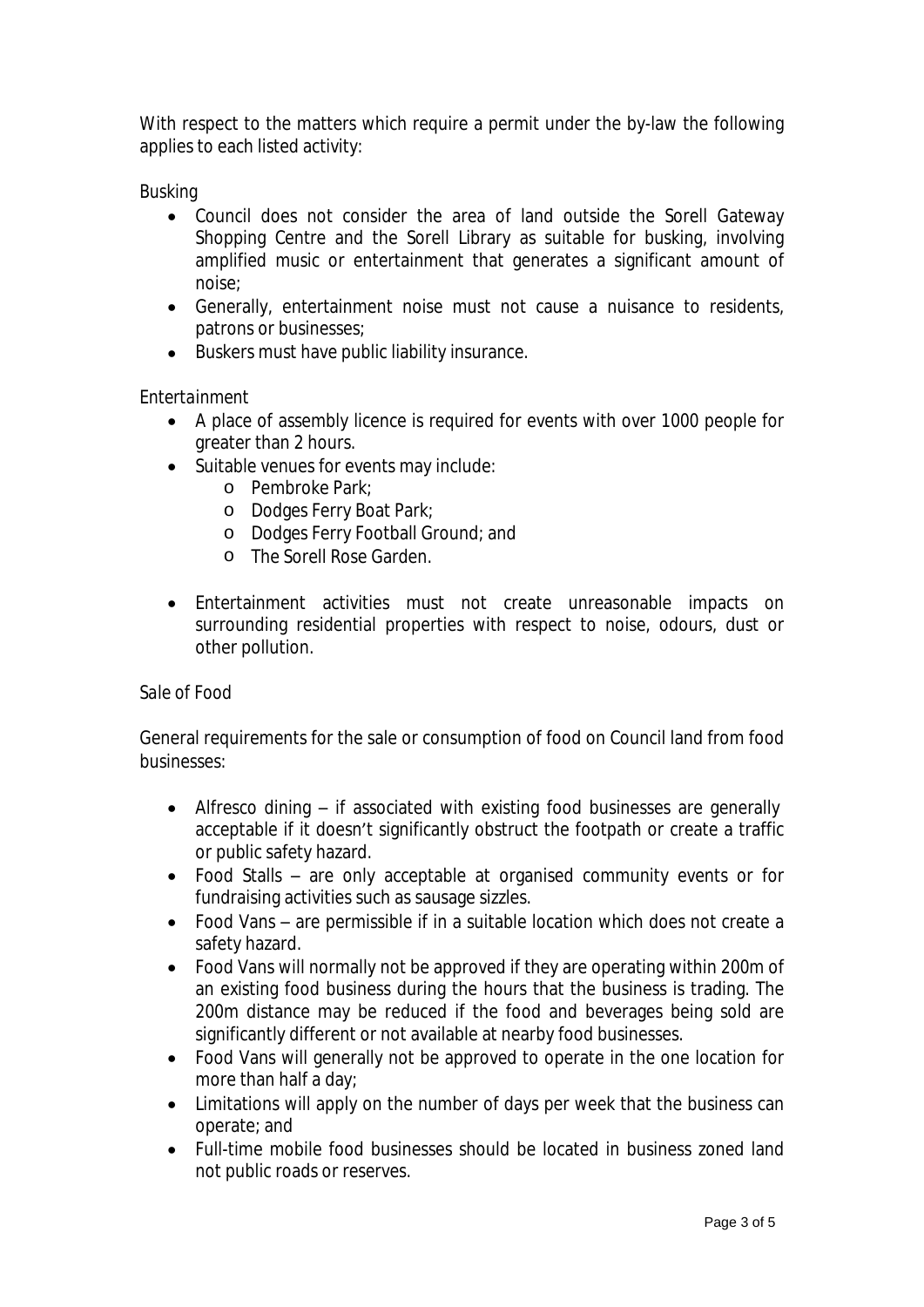*Venues suitability for food vendors.*

| <b>Venue</b>                                         | <b>Suitability</b>                                                                                                                            |
|------------------------------------------------------|-----------------------------------------------------------------------------------------------------------------------------------------------|
| Park Beach                                           | Normally unsuitable                                                                                                                           |
| Carlton Beach (Surf Club) car park                   | Normally suitable                                                                                                                             |
| Dodges Ferry Boat Park                               | Suitable for a maximum of two<br>vendors for short durations                                                                                  |
|                                                      | Vendors must not obstruct vehicle<br>parking                                                                                                  |
| Dodges Ferry Recreation Park and<br>Old Forcett Road | Suitable outside of school hours and<br>when sporting events are not on<br>unless the food van has been<br>arranged by the hirer of the venue |
| <b>Dunalley Canal</b>                                | Normally unsuitable                                                                                                                           |
| Arthur Hwy & Nugent Road junction                    | Subject to approval from State<br>Growth and only for short durations<br>of up to one month                                                   |
| Midway Point Roundabout                              | Only for current permit holders -<br>Future changes to the intersection<br>will<br>likely<br>this<br>location<br>make<br>unsuitable           |
| <b>Pioneers Park</b>                                 | Normally unsuitable                                                                                                                           |
| Pembroke Park                                        | Normally suitable for specific events<br>or when sport is being played unless<br>the food van has been arranged by<br>the hirer of the venue  |
| <b>Fitzroy Street</b>                                | Suitable for specific events only                                                                                                             |

- Food vendors are expected to provide their own water, power and rubbish disposal.
- All sale of food must be in accordance with the *Food Act 2003*.

*Sporting Events*

- Organisers must pay for the hire of the facilities as per Councils' fees schedule.
- If organised sport is conducted other than on designated sports fields a permit is required.

*Erection of Signs & Buildings*

- Election advertising signs are not acceptable on Council land;
- Advertising of upcoming community events may be acceptable providing the signs are removed after the event has concluded; and
- Temporary buildings including large tents must obtain a permit under the bylaw and Building Act where applicable.